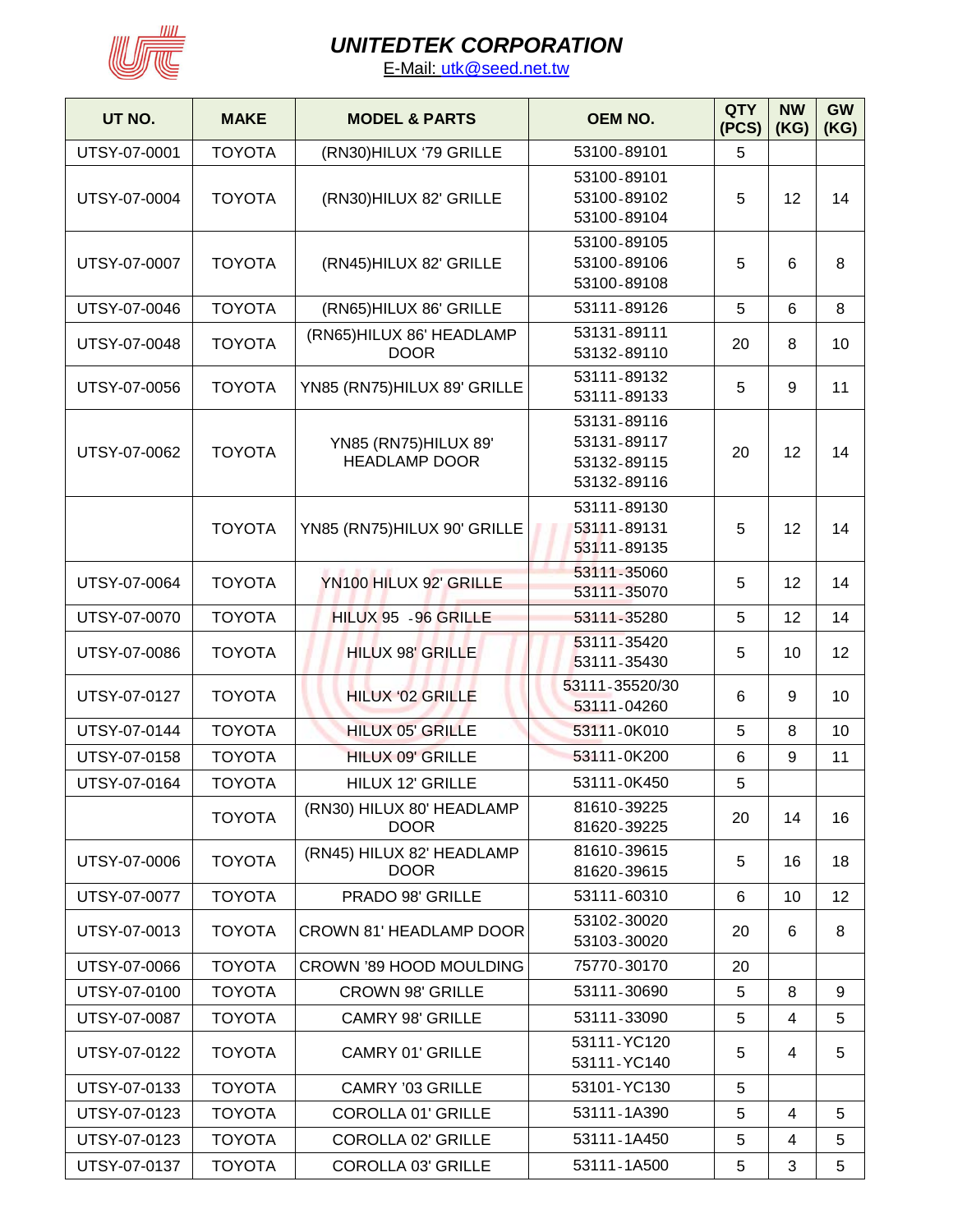

| UT NO.        | <b>MAKE</b>   | <b>MODEL &amp; PARTS</b>                          | <b>OEM NO.</b>                                                          | <b>QTY</b><br>(PCS) | <b>NW</b><br>(KG) | <b>GW</b><br>(KG) |
|---------------|---------------|---------------------------------------------------|-------------------------------------------------------------------------|---------------------|-------------------|-------------------|
| UTSY-07-0142  | <b>TOYOTA</b> | <b>COROLLA 05' GRILLE</b>                         | 53111-12A30                                                             | 5                   | 7                 | 8                 |
| UTSY-07-0142  | <b>TOYOTA</b> | <b>COROLLA 07' GRILLE</b>                         | 53111-12A50                                                             | 5                   | 4                 | 5                 |
| UTSY-07-0015  | <b>TOYOTA</b> | <b>CRESSIDA 80' GRILLE</b>                        | 53100-29065                                                             | 5                   | 8                 | 10                |
| UTSY-07-0003  | <b>TOYOTA</b> | <b>CRESSIDA 81' GRILLE</b>                        | 53100-29145                                                             | 5                   | 6                 | $\overline{7}$    |
| UTSY-07-0030  | <b>TOYOTA</b> | <b>CRESSIDA 85' GRILLE</b>                        | 53111-22260<br>53101-22130                                              | 5                   | 5                 | 6                 |
| UTSY-07-0031  | <b>TOYOTA</b> | <b>CRESSIDA HEADLAMP DOOR</b><br>85'              | 53131-22220<br>53132-22220                                              | 20                  | 5                 | 6                 |
| UTSY-07-0060  | <b>TOYOTA</b> | CRESSIDA 89'-90' GRILLE                           | 53101-22180                                                             | 5                   | 5                 | 6                 |
| UTSY-07-0061  | <b>TOYOTA</b> | CRESSIDA 91'-92' GRILLE                           | 53101-22220                                                             | 5                   | 5                 | 6                 |
| UTSY-07-0159  | <b>TOYOTA</b> | <b>LAND CRUISER '08 GRILLE</b><br><b>RADIATOR</b> | 53101-60470<br>53101-60480<br>53101-60510<br>53101-60580<br>53101-60590 | 4                   |                   |                   |
| UTSY-07-0016  | <b>NISSAN</b> | PICK-UP 720 84' GRILLE                            | 74111-EJ3200<br>62310-10W00<br>62310-10W10                              | 5                   | 9                 | 12 <sup>2</sup>   |
| UTSY-07-0027  | <b>NISSAN</b> | PICK-UP 720 85' GRILLE                            | 62310-30W01<br>62310-85W01                                              | 5                   | 9                 | 12                |
| UTSY-07-0038  | <b>NISSAN</b> | PICK-UP 720 86' GRILLE                            | 62310-21G25<br>62310-21G26                                              | 5                   | 12                | 14                |
| UTSY-07-0063  | <b>NISSAN</b> | PICK-UP 720 90' GRILLE                            | 62310-84G00                                                             | 5                   | 12                | 14                |
| UTSY-07-0069  | <b>NISSAN</b> | PICK-UP 720 95' GRILLE                            | 62310-55G10                                                             | 5                   | 10                | 12                |
| UTSY-07-0067  | <b>NISSAN</b> | PICK-UP 720 93' GRILLE                            | 62310-56G10                                                             | 5                   | $12 \,$           | 14                |
| UTSY-07-0079  | <b>NISSAN</b> | PICK-UP 720 98' GRILLE                            | 62310-2S400                                                             | 5                   | 12                | 14                |
| UTSY-07-0126A | <b>NISSAN</b> | PICK-UP 720 00' GRILLE                            | 62310-VJ600                                                             | 5                   | 8                 | 9                 |
| UTSY-07-0126B | <b>NISSAN</b> | PICK-UP 720 02' GRILLE                            | 62310-VK500                                                             | 5                   | 8                 | 9                 |
| UTSY-07-0145  | <b>NISSAN</b> | <b>PICK-UP 720 05' GRILLE</b>                     | 62310-VL20B                                                             | 5                   | 12                | 14                |
|               | <b>NISSAN</b> | ALTIMA 89-90 GRILLE                               | 62310-81L01                                                             | $\overline{5}$      | 5                 | 6                 |
|               | <b>NISSAN</b> | ALTIMA 91-92 GRILLE                               | 62310-81L10                                                             | 5                   | 5                 | 6                 |
|               | <b>NISSAN</b> | ALTIMA 92' FAN SHROUD                             | 2106-72L00                                                              | 10                  | 15                | 18                |
| UTSY-07-0017  | <b>NISSAN</b> | 200L 83' GRILLE                                   | 62310-31L60                                                             | 8                   | 8                 | 9                 |
| UTSY-07-0045  | <b>NISSAN</b> | 200L 85' GRILLE                                   | 62310-41L00                                                             | $\overline{5}$      | 9                 | 11                |
|               | <b>NISSAN</b> | 240L 83' GRILLE                                   | 62310-60L00                                                             | 8                   | 9                 | 11                |
| UTSY-07-0050  | <b>NISSAN</b> | 200L 85' HOOD MOULDING                            | 65820-41L10                                                             | 50                  | 15                | 16                |
| UTSY-07-0043  | <b>NISSAN</b> | 200L 85' FAN SHROUD                               | 21475-50L00                                                             | 10                  | 5                 | 6                 |
| UTSY-07-0044  | <b>NISSAN</b> | 200L 83' FAN SHROUD                               | 21475-01L60                                                             | 10                  | 8                 | 10                |
| UTSY-07-0042  | <b>NISSAN</b> | <b>CEDRIC 81' FAN SHROUD</b>                      | 16711-34100                                                             | 5                   | 8                 | 10                |
| UTSY-07-0052  | <b>NISSAN</b> | <b>200L 87' GRILLE</b>                            | 62310-61L60                                                             | 5                   | 6                 | 8                 |
| UTSY-07-0092  | <b>NISSAN</b> | <b>CEDRIC 98' GRILLE</b>                          | 62310-2H300                                                             | $\sqrt{5}$          | 7.5               | 8                 |
| UTSY-07-0072  | <b>GMC</b>    | '85 C/K GRILLE                                    | 15554913                                                                | 5                   |                   |                   |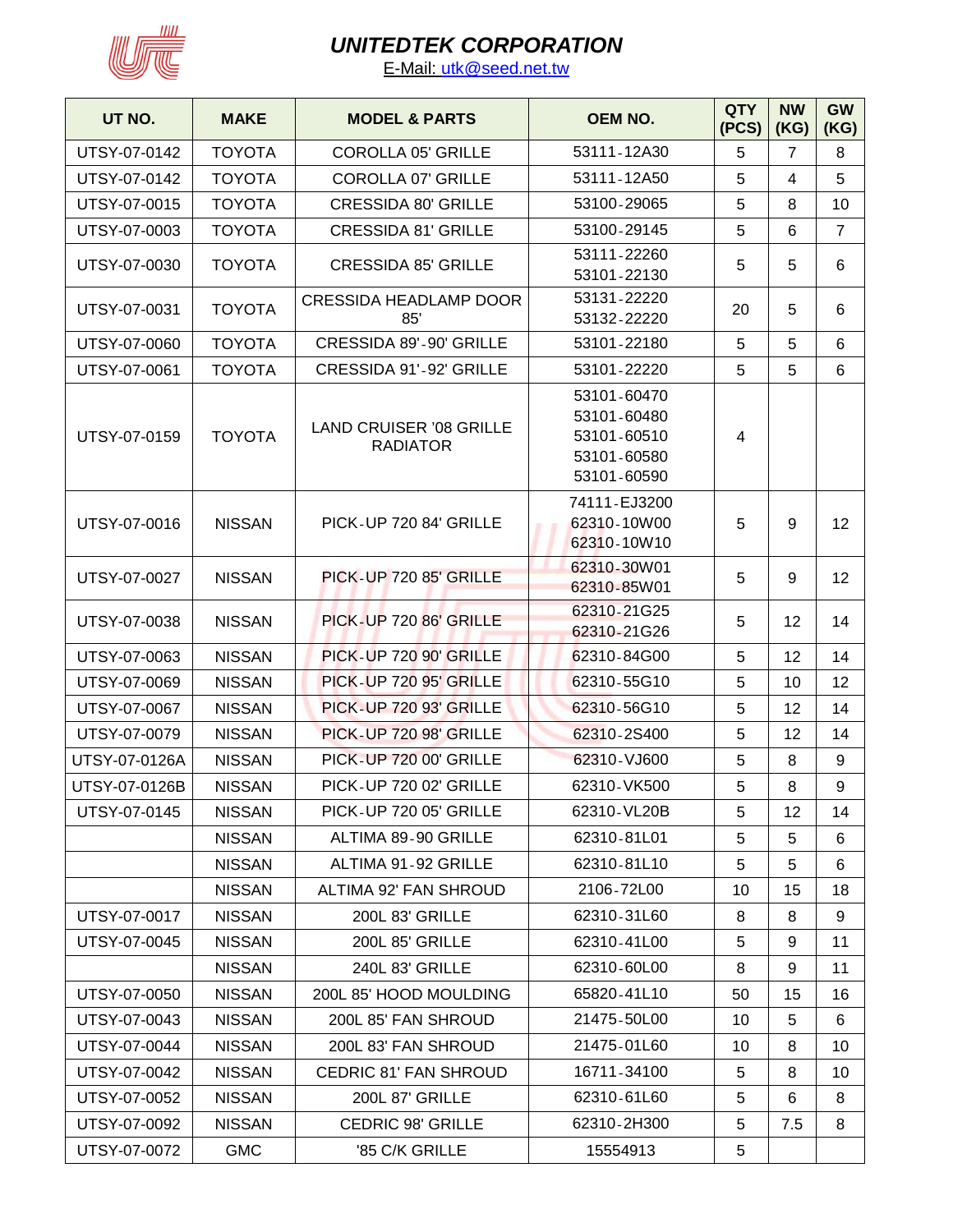

| UT NO.       | <b>MAKE</b>      | <b>MODEL &amp; PARTS</b>                                     | <b>OEM NO.</b>                                       | <b>QTY</b><br>(PCS) | <b>NW</b><br>(KG) | <b>GW</b><br>(KG) |
|--------------|------------------|--------------------------------------------------------------|------------------------------------------------------|---------------------|-------------------|-------------------|
| UTSY-07-0140 | <b>GMC</b>       | 1989-1991 PICK UP TRUCK<br><b>GRILLE</b>                     | 15628795                                             | 5                   |                   |                   |
| UTSY-07-0101 | <b>CHEVROLET</b> | <b>CAPRICE '85 REAR</b><br><b>EXTENSION</b>                  | 20495094(RH)<br>20495095(LH)                         |                     |                   |                   |
| UTSY-07-0105 | <b>CHEVROLET</b> | CAPRICE '79 REAR<br><b>EXRENSION</b>                         | 9636435(L)<br>9636434(R)                             |                     |                   |                   |
| UTSY-07-0074 | <b>CHEVROLET</b> | 1994 - 1996 IMPALA GRILLE                                    | 10269614<br>10269615<br>10269616                     | 5                   |                   |                   |
| UTSY-07-0108 | <b>CHEVROLET</b> | C/K K2500 Filler                                             | 12381939<br>12375170<br>15976759(LH)<br>12381940(RH) |                     |                   |                   |
| UTSY-07-0117 | <b>CHEVROLET</b> | Statement Grille 2000                                        | 92135630                                             | 5                   |                   |                   |
| UTSY-07-0128 | <b>CHEVROLET</b> | CAPRICE '00 GRILLE                                           | 92135634                                             | 5                   |                   |                   |
| UTSY-07-0141 | <b>CHEVROLET</b> | Caprice '04 GRILLE Radiator                                  | 92093801                                             | 5                   |                   |                   |
| UTSY-07-0155 | <b>CHEVROLET</b> | CAPRICE 07- '09 GRILLE                                       | 92164195                                             | 5                   |                   |                   |
| UTSY-07-0136 | <b>CHEVROLET</b> | LUMINA '03 GRILLE                                            | 92156106                                             | 5                   |                   |                   |
| UTSY-07-0156 | <b>CHEVROLET</b> | LUMINA '06 GRILLE                                            | 92162715                                             | 5                   |                   |                   |
| UTSY-07-0157 | <b>CHEVROLET</b> | LUMINA '08 GRILLE ASSY                                       | 92172451                                             | 5                   |                   |                   |
| UTSY-07-0076 | <b>MERCURY</b>   | <b>Grand Marquis '95 GRILLE</b>                              | F5MY-8200A                                           | $\overline{2}$      |                   |                   |
| UTSY-07-0078 | <b>MERCURY</b>   | <b>Grand Marquis '95 GRILLE</b><br><b>UPPER MOULDING</b>     | <b>F5MY-8A156A</b>                                   | 10                  |                   |                   |
| UTSY-07-0106 | <b>MERCURY</b>   | 92-94 SIDE LAMP BEZEL                                        | D9AZ-15A440/A/B                                      |                     |                   |                   |
| UTSY-07-0094 | <b>MERCURY</b>   | <b>Grand Marquis '98 GRILLE</b>                              | F8MZ-8200AA                                          | 4                   | 6                 | 8                 |
| UTSY-07-0132 | <b>MERCURY</b>   | <b>GRAND MARQUIS '03 Grille</b>                              | 3W3Z-8200AA                                          | 6                   |                   |                   |
| UTSY-07-0148 | <b>MERCURY</b>   | <b>GRAND MARQUIS '06</b><br><b>GRILLE</b><br><b>RADIATOR</b> | 6W3Z-8200AA                                          | 6                   |                   |                   |
| UTSY-07-0073 | <b>BUICK</b>     | GRILLE ROADMASTER 92-96<br>Sedan                             | 10138898<br>10211248                                 | 5                   |                   |                   |
| UTSY-07-0083 | <b>LINCOLN</b>   | TOWN CAR '93 INNER                                           | F8VY-8200D                                           | $\overline{2}$      |                   |                   |
| UTSY-07-0084 | <b>LINCOLN</b>   | TOWN CAR '95 GRILLE ASSY                                     | F5VY-8200A                                           | $\overline{2}$      |                   |                   |
| UTSY-07-0089 | <b>LINCOLN</b>   | Town Car '98 GRILLE ASSY                                     | F8VZ-8200AA                                          | $\overline{2}$      |                   |                   |
| UTSY-07-0130 | <b>LINCOLN</b>   | Town Car '03 GRILLE                                          | 3W1Z-8200AA<br>6W1Z-8200AA                           | 6                   |                   |                   |
| UTSY-07-0075 | <b>FORD</b>      | <b>CROWN VICT '92 GRILLE</b>                                 | F2MY-8200AA                                          | $\overline{2}$      |                   |                   |
| UTSY-07-0082 | <b>FORD</b>      | <b>CROWN VICT '93 GRILLE</b>                                 | F3AZ-8200A                                           |                     |                   |                   |
| UTSY-07-0081 | <b>FORD</b>      | <b>CROWN VICT '95 GRILLE</b>                                 | F5AZ-8200A                                           |                     |                   |                   |
| UTSY-07-0088 | <b>FORD</b>      | CROWN VICT '98-11 GRILLE                                     | F8AZ-8200AA<br>6W7Z-8200BA                           | 10                  |                   |                   |
| UTSY-07-0121 | <b>FORD</b>      | Crown Victoria '98-11 GRILLE                                 | 1W7Z-8200AA<br>4W7Z-8200AA<br>6W7Z-8200AA            | 10                  |                   |                   |
| UTSY-07-0096 | <b>FORD</b>      | <b>FAN SHROUND</b>                                           | F2AZ-8146-A                                          |                     |                   |                   |
| UTSY-07-0151 | <b>GM</b>        | <b>FAN SHROUND</b>                                           | 15170459                                             | 6                   |                   |                   |